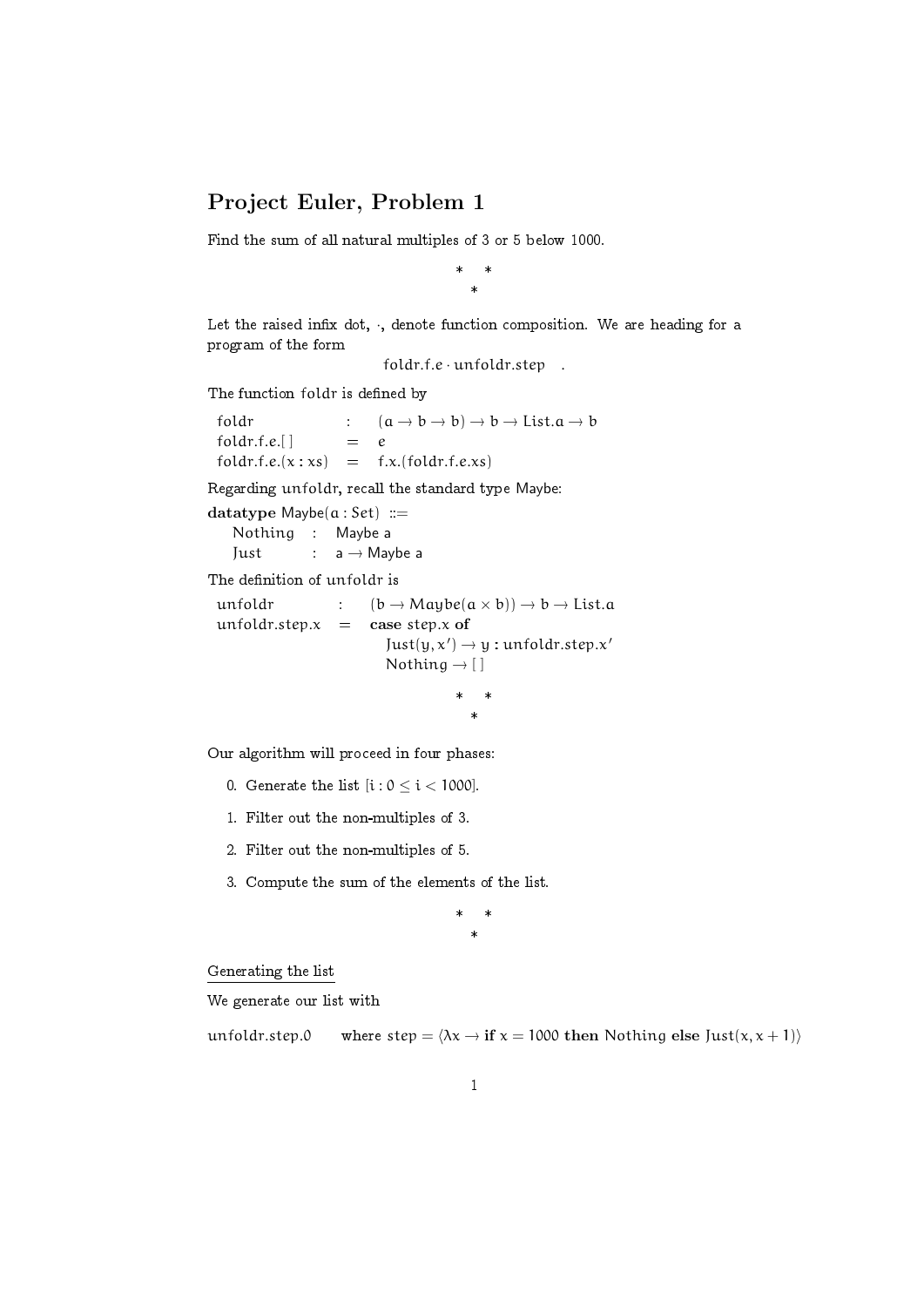Filtering multiples of 3 and 5

To remove non-multiples of 3 and 5 we use the standard function filter defined by

\* \* \*

filter :  $(a \rightarrow Bool) \rightarrow List.a \rightarrow List.a$ <br>filter.p = foldr.g.[] where  $q.x = if p$ where g.x = if p.x then(x :) else id

We define

muliple3or5 : Int <sup>→</sup> Bool multiple3or5 n = n mod 3 = 0 ∨ n mod 5 = 0

giving us as our filter

filter.multiple3or5 .

\* \* \*

Summing the list

To sum the list we define

 $sum = foldr.(+)$ .0 \* \* \*

Our program is thus

sum · filter.multiple3or5 · unfoldr.step.0

\* \* \*

If we postulate that our program notation has non-strict semantics then the list need never exist as a whole. It remains advantageous, however, to fuse the phases into one in order to reduce the amount of heap space turnover.

We will first combine sum and filter.multiple3or5. To this end we recall the fusion theorem:

|[ Context: f is strict  $\land$  f.a = b  $\land$  f.(g.x.y) = h.x.(f.y)

 $f \cdot f \cdot old_r$ .g.a = foldr.h.b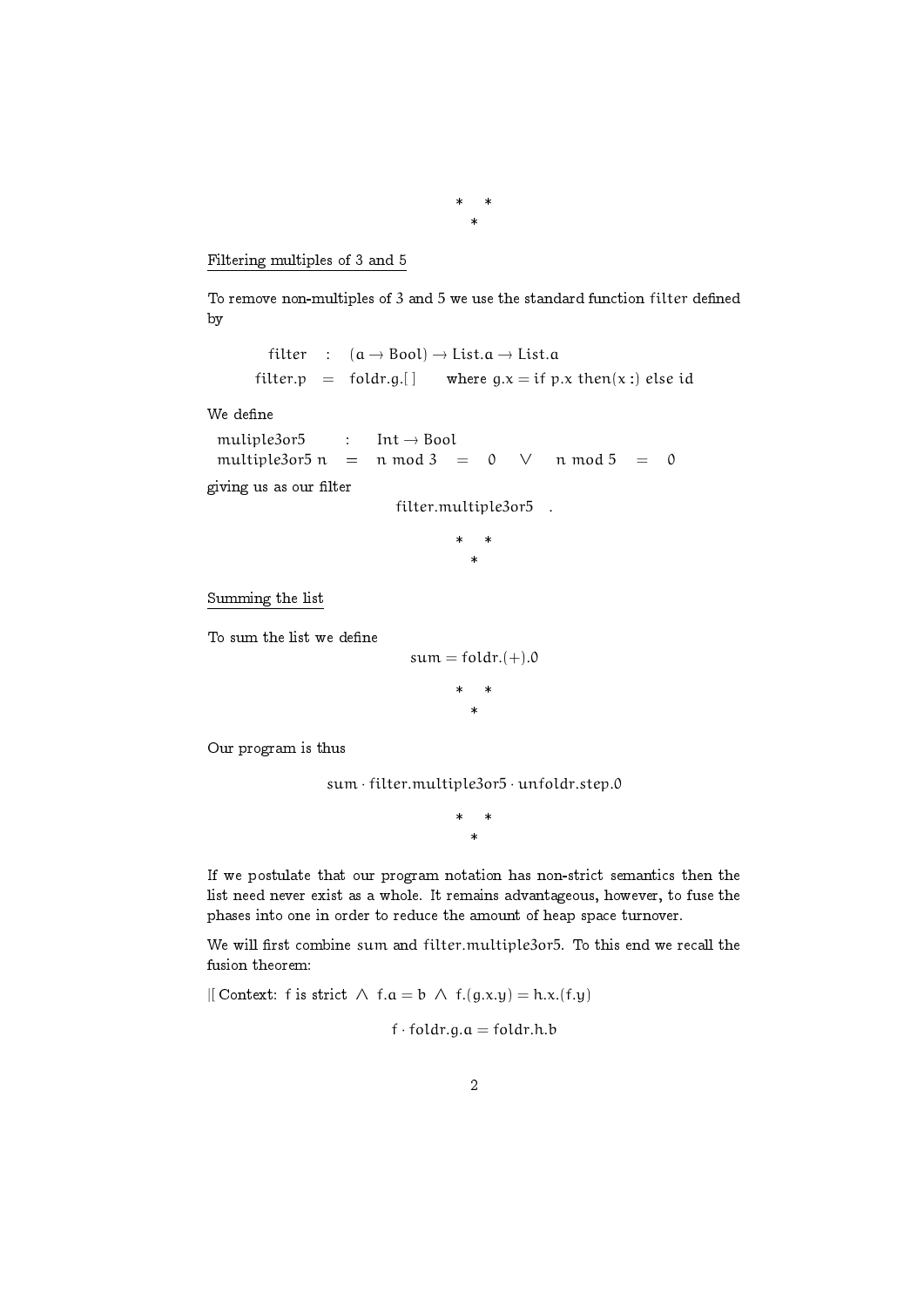Let us solve the equation

]|

$$
h, b :: sum \cdot filter.p = fold r.h.b
$$

Looking at the conditions of the fusion theorem, the first is satisfied by having sum be strict, and the second by taking  $0 = b$ . As for the third, we observe

$$
\begin{aligned}\n\text{sum.}(g.x.x s) &= h.x.(\text{sum.} x s) \\
&= \{ g \} \\
\text{sum.}(x : xs) &= h.x.(\text{sum.} xs) \quad \text{if multiple3or5.x} \\
\text{sum.} x s &= h.x.(\text{sum.} xs) \quad \text{if \quad \neg multiple3or5.x} \\
&\left\{ \text{property of sum; Leibniz} \right\} \\
\text{h.x} &= (x+) \quad \text{if multiple3or5.x} \\
h.x &= id \quad \text{if \quad \neg multiple3or5.x} \\
&\quad \ast \quad \ast \quad \ast\n\end{aligned}
$$

It remains to fuse foldr.h.0 and unfoldr.step by solving the equation

f ::  $f = \text{foldr.h.0} \cdot \text{unfoldr}$ .step

We observe

$$
= \begin{cases} f.x \\ f \} \\ foldr.h.0.(unfoldr.step.x) \\ = \{ step.x = Nothing \} \\ foldr.h.0.[] \\ = \{ foldr \} \\ 0 \end{cases}
$$

and

```
f.x= \{ f \}foldr.h.0.(unfoldr.step.x)
= \{ \text{step.x} = \text{Just.}(x, x + 1) \}foldr.h.0.(x:unfoldr.step.(x + 1))= { foldr; h }
    \int x + \text{fold } r.h.0.(\text{unfold } r.\text{step}.(x + 1)) if multiple3or5.x
       foldr.h.0.(unfoldr.step.(x + 1)) if \negmultiple3or5.x
= { f }
    \int x + f(x+1) if multiple3or5.x
       f.(x + 1) if \neg \mathsf{multiple3or5.x}
```